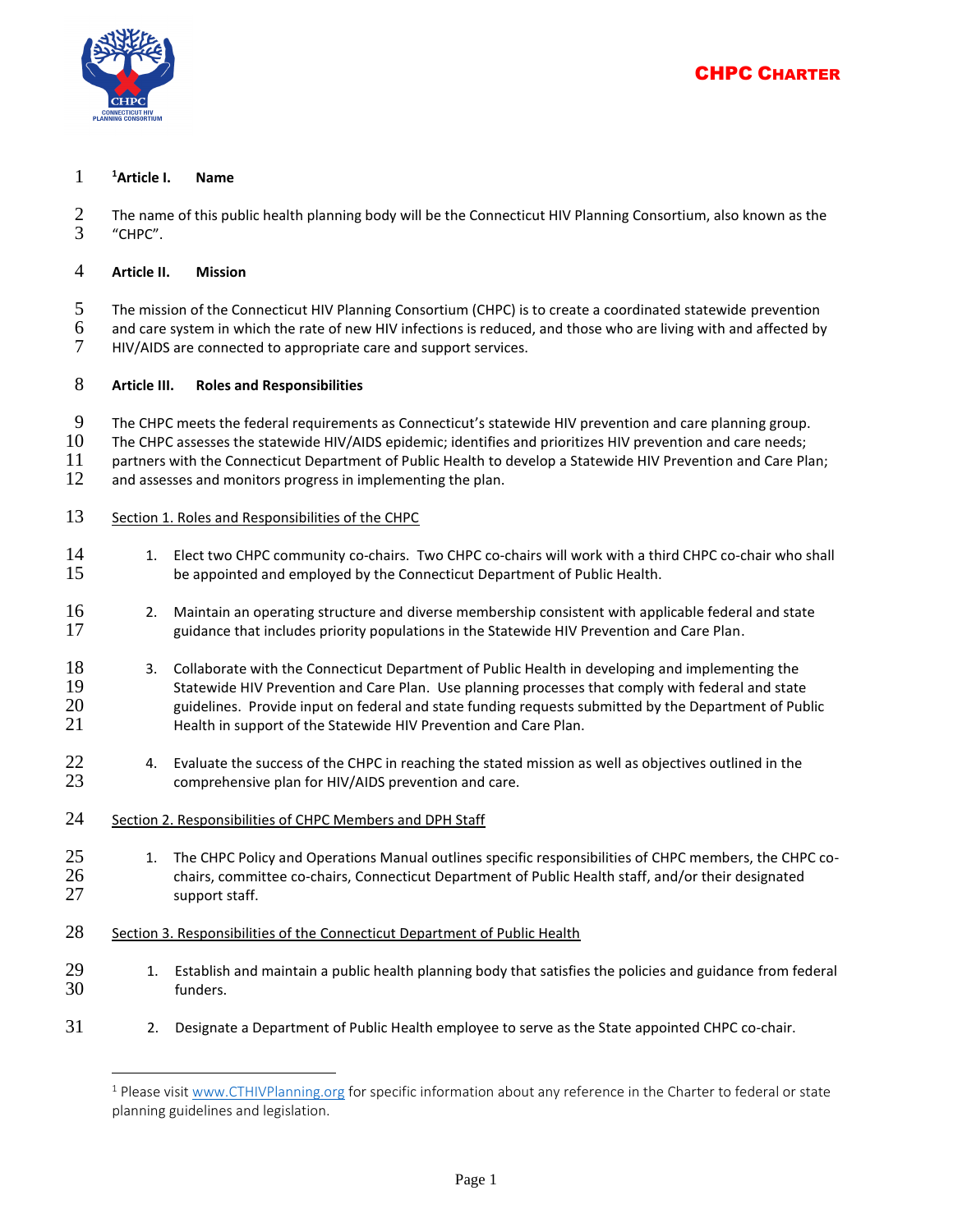



- 32 3. Develop and submit requests for federal and state funding to support the implementation of the 33 Statewide HIV Prevention and Care Plan. Administer those funds according to federal and state guidelines.
- 4. Provide the CHPC with data and relevant information to the development of the Statewide HIV Prevention and Care Plan and improvements to the HIV/AIDS prevention and care system.
- 5. Serve as liaison between the CHPC and federal and state officials responsible for HIV/AIDS policy development, service delivery, and funding processes.
- 6. Provide DPH staff support to operate the CHPC and complete committee work.
- **Article IV. Membership**
- Section 1. Number
- The CHPC will maintain a maximum of 35 and a minimum of 25 members.

### Section 2. Voting Members

- 44 The CHPC will use an objective, administrative process to select new CHPC members and to assess membership<br>45 renewals. The selection process will result in CHPC membership diversity and include priority populations
- renewals. The selection process will result in CHPC membership diversity and include priority populations
- identified in the Statewide HIV Prevention and Care Plan. The CHPC co-chairs will oversee the selection process.
- CHPC Members will hold the right to participate in CHPC decision-making processes.

#### 48 Section 3. Appointment of Membership

- CHPC members will hold two-year membership terms. Members may re-apply to the CHPC for additional terms.
- Length of membership terms may be extended to promote continuity of leadership or to fulfill membership
- 51 composition in response to federal or state requirements.
- Section 4. Vacancies
- The CHPC will fill any membership vacancies once per year unless the membership falls within two of the lower limit for CHPC membership.
- Section 5. Attendance
- CHPC members will be administratively discharged after three absences incurred during the calendar year (January
- 1 to December 31). CHPC members will be notified of their membership status after their second absence in the calendar year.
- 59 Section 6. Administrative Discharge of Members
- The CHPC reserves the right to administratively discharge a CHPC member including a CHPC co-chair for cause
- such as non-compliance with the CHPC attendance policies or other behavior detrimental to the best interest of
- the CHPC. The Executive Committee will make a decision and notify the individual about CHPC membership status.
-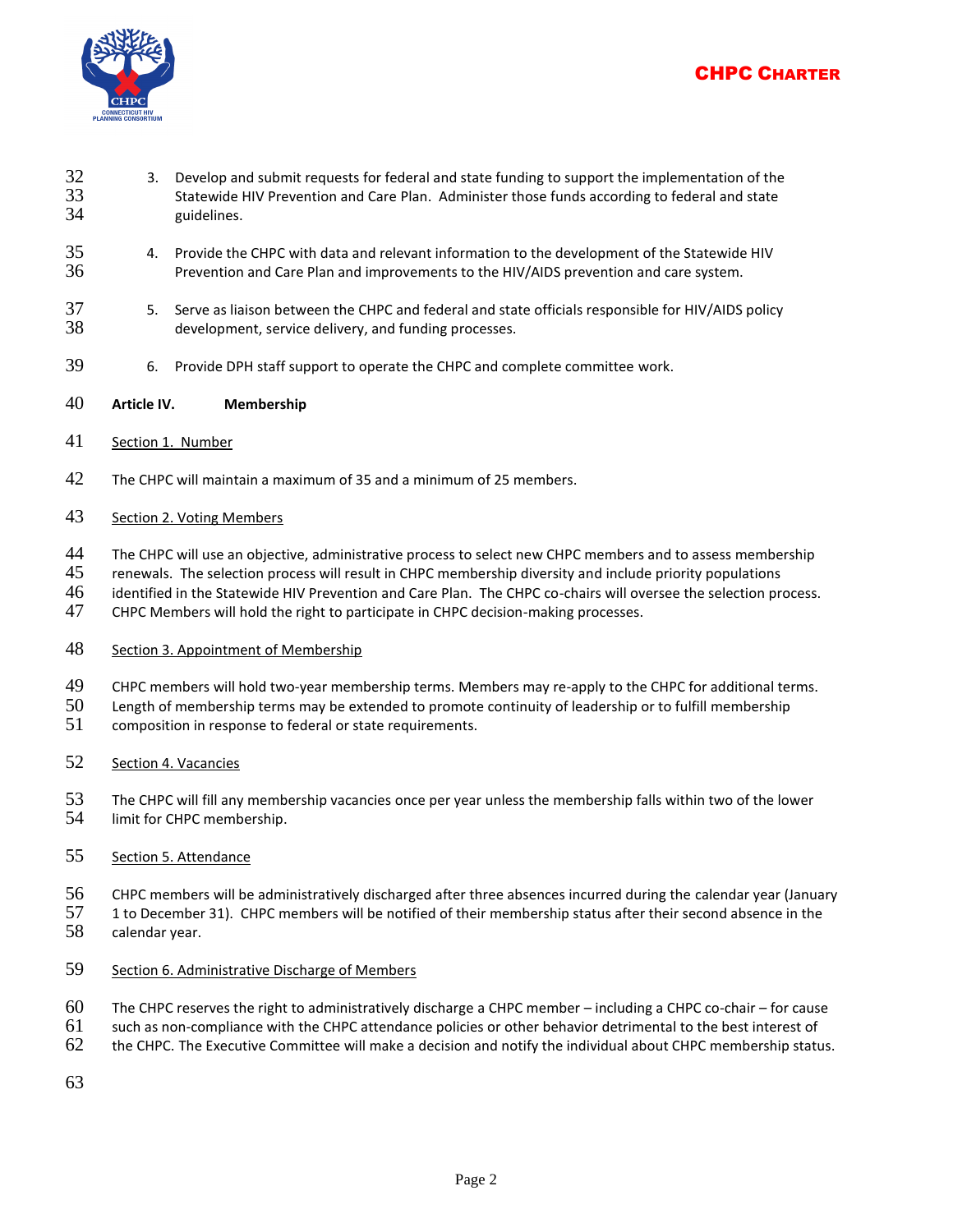

# CHPC CHARTER

#### Section 7. Appeal Process

- A CHPC member who is administratively discharged can make an appeal by completing an appeal form, attending
- the next CHPC meeting, and meeting with the Executive Committee to discuss the situation. The Executive
- Committee will notify the individual about his/her CHPC membership status.

#### **Article V. Leadership**

### Section 1. CHPC Co-Chairs

- The members of the CHPC will elect two community co-chairs from the membership roster. The Connecticut
- Department of Public Health will designate a Department of Public Health employee to serve as the State
- appointed co-chair. The CHPC community co-chairs will serve a two-year term that may be extended to promote
- continuity of leadership or fulfill federal mandates. A member must serve at least one year on the CHPC to apply as
- a candidate for an open CHPC community co-chair position unless extenuating circumstances exist. The term of the
- community co-chair elect begins at the end of the term of the outgoing CHPC co-chair.

### Section 2. Committee Co-Chairs and Charter Advisor

- The CHPC co-chairs will select committee co-chairs and a Charter Advisor. A CHPC member can be eligible to
- become a committee co-chair or Charter Advisor after three months of CHPC service. The committee co-chairs and
- 79 Charter Advisor will serve a committee leadership term of two years that may be extended to promote continuity<br>80 of leadership.
- of leadership.

#### **Article VI**. **Governance of Meetings**

### 82 Section 1. Types of Meetings and Scheduling

The CHPC will hold regular meetings (a minimum eight per year) unless otherwise determined by the CHPC

84 Executive Committee. The CHPC Executive Committee reserves the right to call a special session provided that

- 85 notices of meeting location, date and time are issued seven days in advance to CHPC members. CHPC co-chairs
- reserve the right to authorize the use of teleconferences to conduct committee work. Attendance requirements
- will be applied consistently to in-person meetings and/or teleconferences.

#### 88 Section 2. Agenda

- A written agenda will be sent to CHPC members at least five business days before a regularly scheduled meeting
- and a least three business days before special sessions. The CHPC co-chairs and/or Executive Committee members
- hold responsibility to review and approve meeting agendas.

### Section 3. Public Access and Public Notice

- 93 The CHPC will issue public notices of the meeting time, place and purpose at least three business days prior to a
- regular meeting. The CHPC will issue on the CHPC website public notices of the meeting time, place and purpose at
- least one business day prior to a special session. Public participants will be offered an opportunity to address the
- CHPC in accordance with guidelines in Connecticut's Freedom of Information Act of July 23, 2014.
- 97 Section 4. Decision-Making Process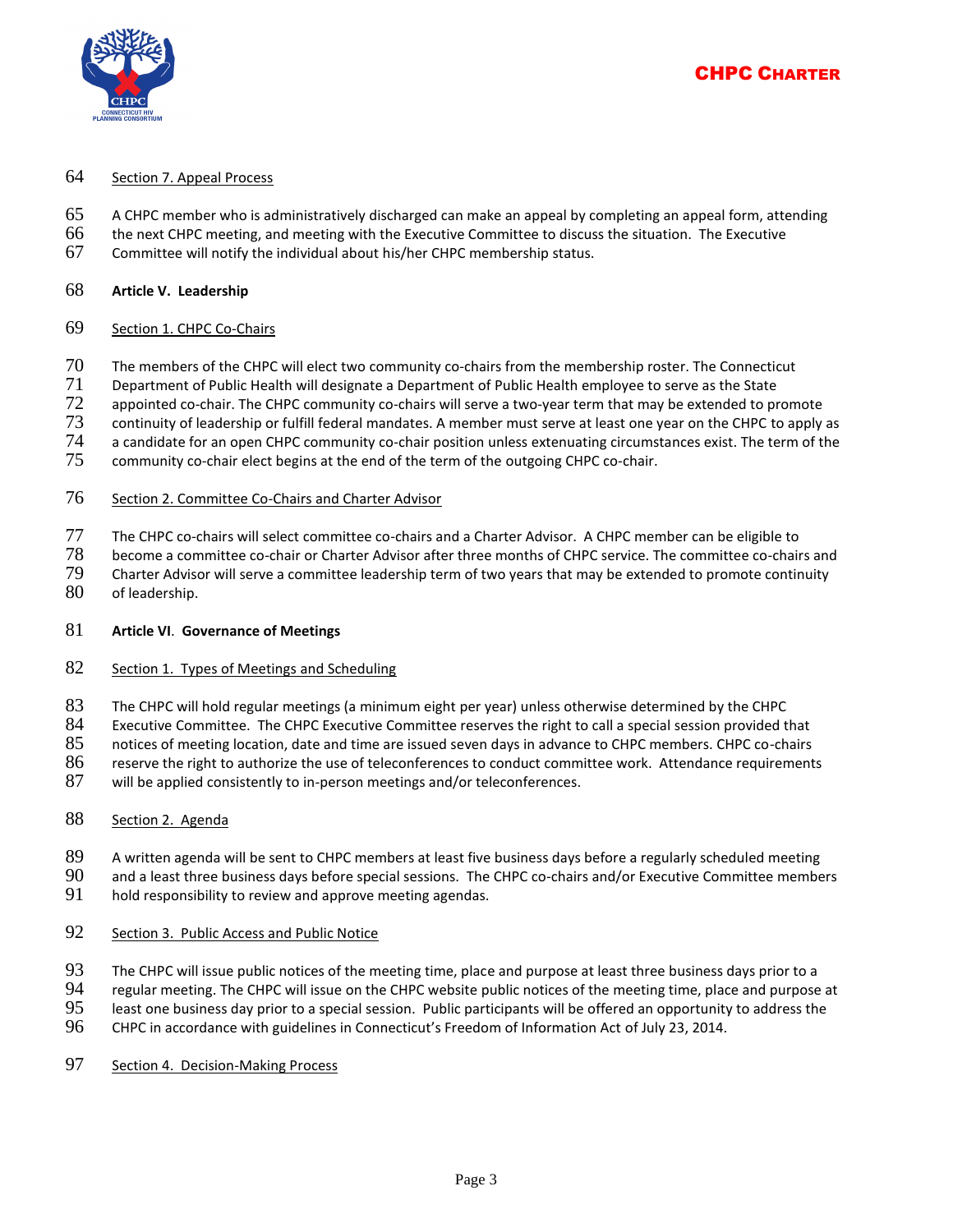

- 98 The CHPC and its committees will use a consensus approach to decision-making. In certain circumstances which
- 99 require a more formal decision-making process, the CHPC will use a modified version of Robert's Rules of Order to
- 100 guide a voting process. The modifications will honor the spirit of the process including the introduction of a
- 101 motion, second, discussion and vote, without introducing overly technical procedures that may limit the
- 102 participation of CHPC members. CHPC co-chairs will determine the appropriate type of ballot for the decision-
- 103 making process.

### 104 Section 5. Quorum

- 105 A simple majority (greater than 50% of the total) of active CHPC members must be present to hold a CHPC
- 106 meeting. A CHPC standing or ad hoc committee meeting requires the presence of at least one committee co-chair<br>107 blus attendance by a minimum of four other CHPC committee members.
- plus attendance by a minimum of four other CHPC committee members.
- 108 Section 6. Conflict of Interest
- 109 CHPC members will not knowingly take action to influence the conduct or decision-making actions of the CHPC or
- 110 its committees in any way that will financially benefit the CHPC member, relatives of CHPC members, or any entity
- 111 in which the CHPC member serves as an employee or holds a significant interest as a stockholder, director, or
- 112 officer. CHPC members will comply with relevant federal and state laws and regulations governing conflict of
- 113 interest matters. CHPC members with conflicts of interest should announce their conflict of interest, may<br>114 participate in CHPC discussions, and shall abstain during a CHPC vote on the matter.
- participate in CHPC discussions, and shall abstain during a CHPC vote on the matter.

### 115 **Article VII. Committees**

#### 116 Section 1. Committees

117 The CHPC holds responsibility to establish and maintain the number of standing committees as well as the charge 118 of each committee.

119 The CHPC Executive Committee will be comprised of CHPC co-chairs and co-chairs of CHPC standing committees

120 plus one CHPC member who will advise on matters related to the CHPC Charter (Charter Advisor). The Executive

- 121 Committee may establish time-limited ad hoc committees assigned to complete special projects deemed relevant 122 to the mission of the CHPC.
- to the mission of the CHPC.
- 123 Section 2. Committee Leadership and Membership
- 124 No more than two committee co-chairs will lead each standing committee and ad hoc committee. Each CHPC  $125$  member will be required to serve on at least one committee.
- 126 **Article VIII. Records**
- 127 The CHPC and its committees will keep agendas and minutes of all meetings, and other records necessary to fulfill 128 their mission. The CHPC follows the guidelines set forth in the Connecticut Freedom of Information Act of July 23,
- 129 2014.

# 130 **Article IX. Amendments**

131 The Executive Committee can establish an ad hoc committee to recommend amendments to the Charter on an as 132 needed basis. CHPC Members will vote to accept any changes to the CHPC Charter.